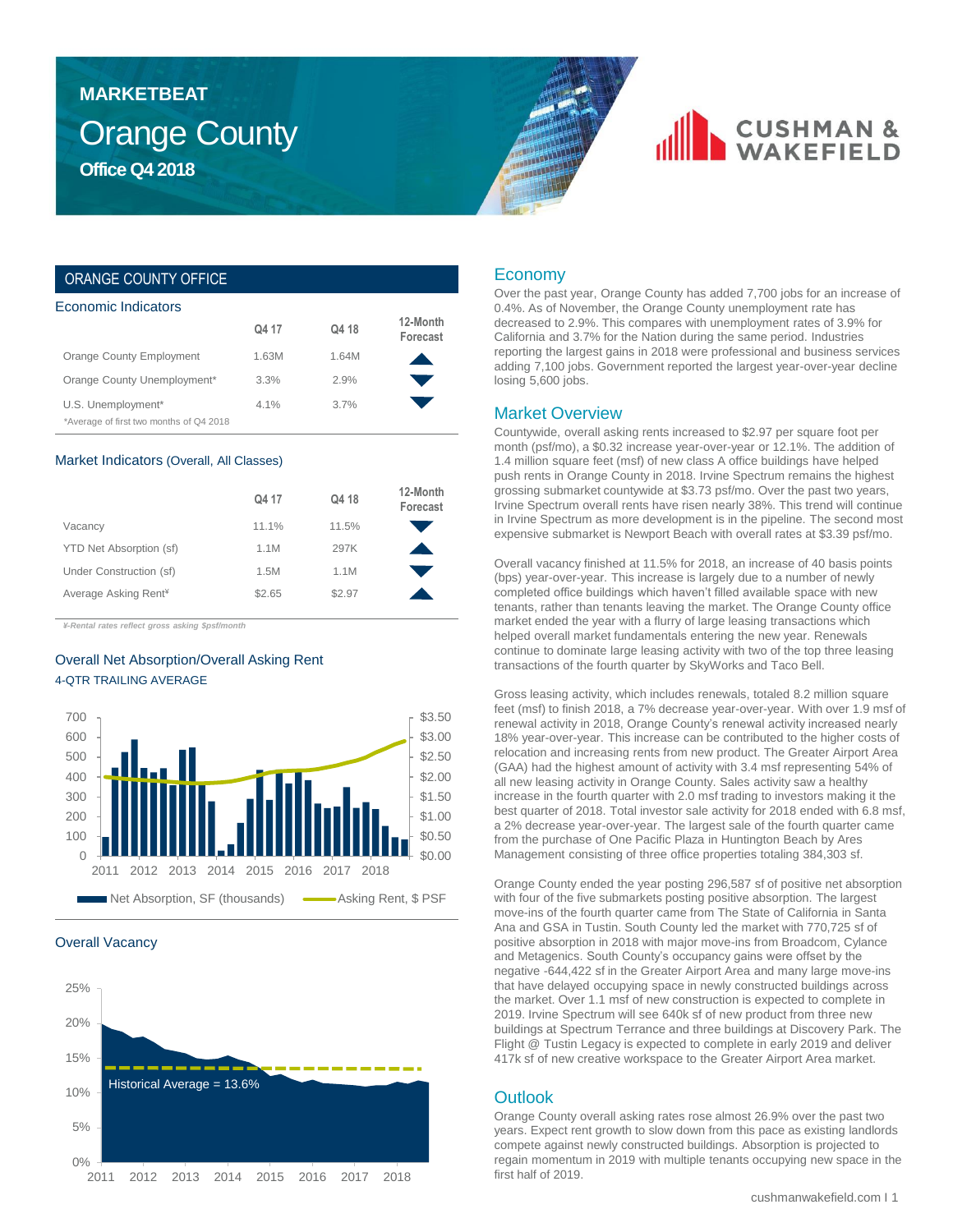### Orange County **MARKETBEAT Office Q4 2018**

# CUSHMAN &

| <b>SUBMARKET</b>                           | <b>INVENTORY</b><br>(SF) | <b>SUBLET</b><br><b>VACANT</b><br>(SF) | <b>DIRECT</b><br><b>VACANT</b><br>(SF) | <b>OVERALL</b><br><b>VACANCY</b><br><b>RATE</b> | <b>YTD</b><br><b>DIRECT NET</b><br><b>ABSORPTION</b><br>(SF) | <b>YTD</b><br><b>OVERALL NET</b><br><b>ABSORPTION</b><br>(SF) | **YTD<br><b>ACTIVITY</b><br>(SF) | LEASING UNDER CNSTR<br>(SF) | <b>OVERALL</b><br><b>AVERAGE</b><br><b>ASKING RENT</b><br>(ALL CLASSES)* | DIRECT<br><b>AVERAGE</b><br><b>ASKING RENT</b><br>(CLASS A) |
|--------------------------------------------|--------------------------|----------------------------------------|----------------------------------------|-------------------------------------------------|--------------------------------------------------------------|---------------------------------------------------------------|----------------------------------|-----------------------------|--------------------------------------------------------------------------|-------------------------------------------------------------|
| South Santa Ana                            | 1,936,514                | 34,269                                 | 281,186                                | 16.3%                                           | 62,240                                                       | 93,536                                                        | 398,176                          | $\mathbf{0}$                | \$2.64                                                                   | \$2.83                                                      |
| Costa Mesa                                 | 5,464,005                | 87,607                                 | 868,612                                | 17.5%                                           | $-207,989$                                                   | $-164, 174$                                                   | 726,759                          | $\mathbf{0}$                | \$3.27                                                                   | \$3.50                                                      |
| Newport Beach                              | 8,020,306                | 36,956                                 | 630,979                                | 8.3%                                            | $-30,937$                                                    | $-49,835$                                                     | 427,722                          | $\mathsf{O}\xspace$         | \$3.39                                                                   | \$3.43                                                      |
| Irvine                                     | 23,508,915               | 86,918                                 | 3,230,667                              | 14.1%                                           | $-495,631$                                                   | $-523,949$                                                    | 1,870,189                        | $\mathsf{O}\xspace$         | \$3.27                                                                   | \$3.44                                                      |
| <b>GREATER AIRPORT AREA/CBD 38,929,740</b> |                          | 245,750                                | 5,011,444                              | 13.5%                                           | $-672,317$                                                   | $-644,422$                                                    | 3,422,846                        | $\mathbf{0}$                | \$3.24                                                                   | \$3.41                                                      |
| Irvine Spectrum                            | 10,044,357               | 83,527                                 | 1,172,760                              | 12.5%                                           | 883,368                                                      | 815,368                                                       | 595,648                          | 639,183                     | \$3.73                                                                   | \$3.83                                                      |
| Lake Forest/R.S. Margarita                 | 2,634,428                | 1,500                                  | 126,683                                | 4.9%                                            | 29,146                                                       | 30,146                                                        | 112,327                          | $\mathsf{O}\xspace$         | \$2.35                                                                   | \$2.50                                                      |
| Laguna Hills/Aliso Viejo                   | 4,296,977                | 16,908                                 | 373,975                                | 9.1%                                            | $-41,464$                                                    | $-55,595$                                                     | 362,398                          | $\mathbf{0}$                | \$3.08                                                                   | \$3.27                                                      |
| Laguna Niguel/Laguna Beach                 | 574,657                  | $\sqrt{a}$                             | 41,203                                 | 7.2%                                            | $-26,120$                                                    | $-26,120$                                                     | 33,453                           | $\mathsf{O}\xspace$         | \$2.74                                                                   | \$3.15                                                      |
| <b>Mission Viejo</b>                       | 1,289,140                | 1,000                                  | 94,471                                 | 7.4%                                            | 20,739                                                       | 23,942                                                        | 80,553                           | $\mathsf{O}\xspace$         | \$2.62                                                                   | \$2.87                                                      |
| S.J. Cap/S. Clemente/Dana Point            | 1,274,048                | $\overline{0}$                         | 41,158                                 | 3.2%                                            | $-17,016$                                                    | $-17,016$                                                     | 20,936                           | $\mathsf{O}\xspace$         | \$2.55                                                                   | N/A                                                         |
| <b>SOUTH COUNTY</b>                        | 20,113,607               | 102,935                                | 1,850,250                              | 9.7%                                            | 848,653                                                      | 770,725                                                       | 1,205,315                        | 639,183                     | \$3.27                                                                   | \$3.59                                                      |
| Seal Beach                                 | 310,241                  | 3,611                                  | 27,519                                 | 10.0%                                           | $-13,593$                                                    | $-17,204$                                                     | 7,327                            | $\mathsf{O}\xspace$         | \$3.22                                                                   | \$3.25                                                      |
| Westminster                                | 262,284                  | $\overline{0}$                         | 9,820                                  | 3.7%                                            | 57,514                                                       | 57,514                                                        | 55,222                           | $\mathbf{O}$                | \$2.25                                                                   | N/A                                                         |
| Huntington Beach                           | 1,303,980                | $\Omega$                               | 96,764                                 | 7.4%                                            | $-4,318$                                                     | 2,540                                                         | 71,608                           | $\mathbf{O}$                | \$2.54                                                                   | \$2.45                                                      |
| Fountain Valley                            | 320,225                  | $\mathbf 0$                            | 4,603                                  | 1.4%                                            | $-3,014$                                                     | $-3,014$                                                      | 52,337                           | $\mathsf{O}\xspace$         | \$1.65                                                                   | N/A                                                         |
| Garden Grove                               | 541,785                  | 3,126                                  | 25,835                                 | 5.3%                                            | $-13,849$                                                    | $-16,975$                                                     | 22,856                           | $\mathsf{O}\xspace$         | \$1.94                                                                   | N/A                                                         |
| Los Alamitos/Stanton                       | 435,342                  | $\overline{0}$                         | 159,453                                | 36.6%                                           | 5,304                                                        | 5,304                                                         | 18,630                           | $\mathsf{O}\xspace$         | \$2.46                                                                   | N/A                                                         |
| Cypress                                    | 1,212,927                | $\mathbf 0$                            | 127,581                                | 10.5%                                           | 44,246                                                       | 51,289                                                        | 65,398                           | $\mathsf{O}\xspace$         | \$2.17                                                                   | N/A                                                         |
| <b>WEST COUNTY</b>                         | 4,386,784                | 3,611                                  | 451,575                                | 10.4%                                           | 72,290                                                       | 79,454                                                        | 293,378                          | $\mathbf{0}$                | \$2.45                                                                   | \$2.77                                                      |
| Parkcenter Area                            | 2,820,093                | $\overline{0}$                         | 340,846                                | 12.1%                                           | $-76,739$                                                    | $-70,721$                                                     | 144,242                          | $\mathsf{O}\xspace$         | \$2.26                                                                   | \$2.75                                                      |
| Stadium Area                               | 3,617,010                | 38.955                                 | 245,384                                | 7.9%                                            | 7,750                                                        | $-24,422$                                                     | 139,767                          | $\mathbf{O}$                | \$2.52                                                                   | \$2.74                                                      |
| The City Area                              | 2,277,180                | $\overline{0}$                         | 278,831                                | 12.2%                                           | $-79,498$                                                    | $-79,498$                                                     | 89,626                           | $\mathbf{O}$                | \$2.80                                                                   | \$2.82                                                      |
| Main Place Area                            | 2,262,734                | $\mathbf 0$                            | 270,721                                | 12.0%                                           | $-38,218$                                                    | $-19,226$                                                     | 50,596                           | $\mathbf{O}$                | \$2.58                                                                   | \$2.81                                                      |
| Tustin (South of I-5)                      | 783,575                  | $\mathbf 0$                            | 145,823                                | 18.6%                                           | $-64,815$                                                    | $-64,815$                                                     | 160,616                          | 417,000                     | \$2.75                                                                   | N/A                                                         |
| Santa Ana                                  | 3,223,816                | $\overline{0}$                         | 423,709                                | 13.1%                                           | 217,898                                                      | 217,898                                                       | 175,827                          | $\mathsf{O}\xspace$         | \$2.27                                                                   | N/A                                                         |
| North/East Anaheim                         | 2,978,550                | $\mathbf 0$                            | 289,181                                | 9.7%                                            | 9,961                                                        | 29,961                                                        | 343,796                          | $\mathsf{O}\xspace$         | \$2.48                                                                   | \$2.57                                                      |
| East Orange                                | 427,246                  | $\mathbf 0$                            | 20,321                                 | 4.8%                                            | $-7,745$                                                     | $-7,745$                                                      | 2,269                            | $\mathsf{O}\xspace$         | \$2.21                                                                   | N/A                                                         |
| Civic Center Area                          | 2,032,872                | 5,200                                  | 254,823                                | 12.8%                                           | 29,340                                                       | 29,340                                                        | 55,897                           | $\mathsf{O}\xspace$         | \$1.76                                                                   | \$1.95                                                      |
| <b>CENTRAL COUNTY</b>                      | 20,423,076               | 44,155                                 | 2,269,639                              | 11.3%                                           | $-2,066$                                                     | 10,772                                                        | 1,162,636                        | 417,000                     | \$2.38                                                                   | \$2.70                                                      |
| Fullerton                                  | 1,283,776                | $\mathbf{0}$                           | 10,581                                 | 0.8%                                            | 1,503                                                        | 1,503                                                         | 10,562                           | $\mathbf 0$                 | \$1.93                                                                   | N/A                                                         |
| Brea/La Habra                              | 3,920,786                | 59,332                                 | 145,756                                | 5.2%                                            | 37,261                                                       | 35,711                                                        | 134,898                          | $\mathsf{O}\xspace$         | \$2.28                                                                   | \$2.59                                                      |
| Placentia/Yorba Linda                      | 270,646                  | $\mathbf 0$                            | 6,603                                  | 2.4%                                            | 4,262                                                        | 4,262                                                         | 17,159                           | $\mathsf{O}\xspace$         | \$1.90                                                                   | N/A                                                         |
| Buena Park/La Palma                        | 1,172,333                | 7,227                                  | 172,700                                | 15.3%                                           | 38,582                                                       | 38,582                                                        | 76,070                           | $\mathbf{O}$                | \$2.41                                                                   | \$3.00                                                      |
| <b>NORTH COUNTY</b>                        | 6,647,541                | 66,559                                 | 335,640                                | 6.1%                                            | 81,608                                                       | 80,058                                                        | 238,689                          | $\mathbf{0}$                | \$2.32                                                                   | \$2.76                                                      |
| <b>O.C. MARKET TOTALS</b>                  | 90,500,748               | 466,136                                | 9,918,548                              | 11.5%                                           | 328,168                                                      | 296,587                                                       | 6,322,864                        | 1,056,183                   | \$2.97                                                                   | \$3.34                                                      |

\*Rental rates reflect gross asking \$psf/month \*\*Does not include Renewals

| <b>CLASS</b> | <b>INVENTORY</b><br>(SF) | <b>SUBLET</b><br><b>VACANT</b><br>(SF) | <b>DIRECT</b><br><b>VACANT</b><br>(SF) | <b>OVERALL</b><br><b>VACANCY</b><br>RATE | <b>YTD</b><br>(SF) | <b>YTD</b><br>DIRECT NET OVERALL NET<br>ABSORPTION ABSORPTION<br>(SF) | <b>YTD</b><br>LEASING<br><b>ACTIVITY</b><br>(SF) | UNDER CNSTR<br>(SF) | <b>OVERALL</b><br><b>AVERAGE</b><br><b>ASKING</b><br>RENT* | <b>DIRECT</b><br><b>AVERAGE</b><br><b>ASKING</b><br>RENT' |
|--------------|--------------------------|----------------------------------------|----------------------------------------|------------------------------------------|--------------------|-----------------------------------------------------------------------|--------------------------------------------------|---------------------|------------------------------------------------------------|-----------------------------------------------------------|
| Class A      | 41.781.418               |                                        | 363,549 5,921,313                      | 15.0%                                    | 670,953            | 610.416                                                               | 3,096,392                                        | 1.056.183           | \$3.29                                                     | \$3.34                                                    |
| Class B      | 46.662.883               |                                        | 100,867 3,947,786                      | 8.7%                                     | $-342.831$         | $-312.155$                                                            | 3.162.998                                        |                     | \$2.52                                                     | \$2.53                                                    |
| Class C      | 2,056,447                | 1.720                                  | 49.449                                 | 2.5%                                     | 46                 | $-1.674$                                                              | 63.474                                           |                     | \$1.86                                                     | \$1.83                                                    |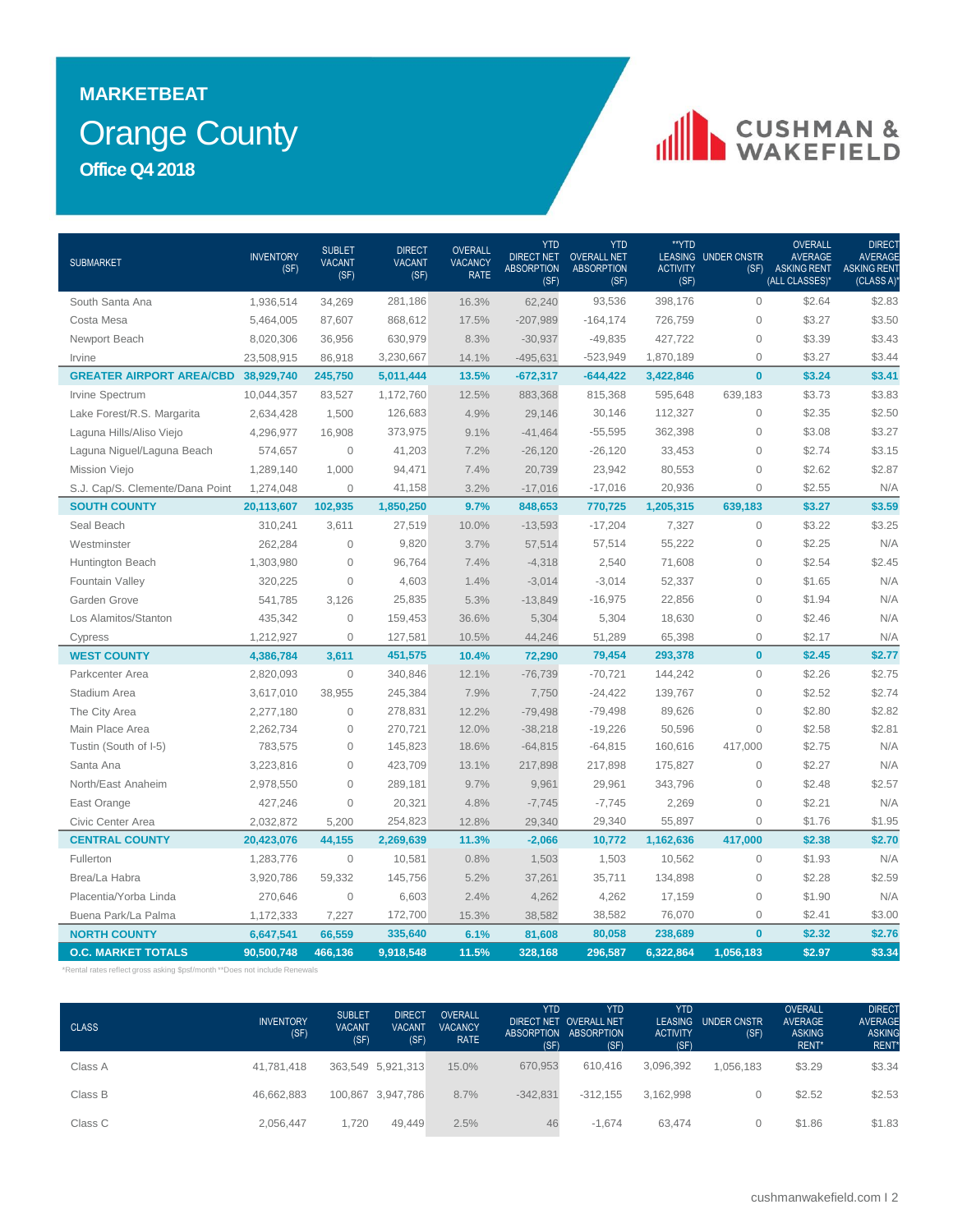### **Orange County MARKETBEAT Office Q4 2018**

### CUSHMAN &

### Key Lease Transactions Q4 2018

| <b>PROPERTY</b>                  | <b>SF</b> | <b>TENANT</b>               | <b>TRANSACTION TYPE</b> | <b>SUBMARKET</b> |
|----------------------------------|-----------|-----------------------------|-------------------------|------------------|
| 5211, 5221 & 5260 California Ave | 217,780   | <b>SkyWorks</b>             | Renewal/Expansion*      | Irvine           |
| 1 Glen Bell Way                  | 181,482   | Taco Bell                   | Renewal*                | Irvine Spectrum  |
| 26600 - 26700 Aliso Viejo Pkwy   | 165,028   | Glaukos                     | New Lease               | Aliso Viejo      |
| 1325 N Anaheim Blvd              | 90,533    | AltaMed                     | Sublease                | Anaheim          |
| 999 Town & Country Rd            | 73,908    | <b>AECOM</b>                | Renewal*                | Orange           |
| 535 Anton Blvd                   | 62,216    | Edwards Life Sciences       | New Lease               | Costa Mesa       |
| 4000 MacArthur Blvd              | 57,412    | <b>MACOM</b>                | Renewal*                | Newport Beach    |
| 15101 Red Hill Ave               | 51,065    | <b>Best Choice Products</b> | New Lease               | Tustin           |

\*Renewal – not included in Leasing Activity Statistics

### Key Sales Transactions Q4 2018

| <b>PROPERTY</b>                                              | <b>SF</b> | <b>SELLER / BUYER</b>                                            | PRICE / \$PSF         | <b>SUBMARKET</b> |
|--------------------------------------------------------------|-----------|------------------------------------------------------------------|-----------------------|------------------|
| 7711 Center Ave / One Pacific Plaza                          | 384,303   | Prudential Financial / Ares<br>Management LP                     | \$124,500,000/\$324   | Huntington Beach |
| 1400 - 1600 Douglas Rd / Arena<br><b>Corporate Center</b>    | 383.250   | Arena Corporate Management /<br><b>Miramar Ventures Partners</b> | \$125,500,000 / \$327 | Anaheim          |
| AXIS Anaheim                                                 | 301,292   | The Seligman Group / Goldman Sachs                               | \$83,100,000 / \$276  | Anaheim          |
| 3333 - 3337 Susan St / The Hive                              | 189.989   | SteelWave / Invesco                                              | \$84,000,000 / \$457  | Costa Mesa       |
| 2300 Main St / Main Corporate Center                         | 133.745   | Hines / GLL Real Estate Partners                                 | \$46,600,000 / \$348  | Irvine           |
| 7000 - 7001 Village Dr / The Village<br><b>Business Park</b> | 118,840   | Westcore Properties / Stanton Road<br><b>Capital LLC</b>         | \$22,330,000 / \$158  | Buena Park       |